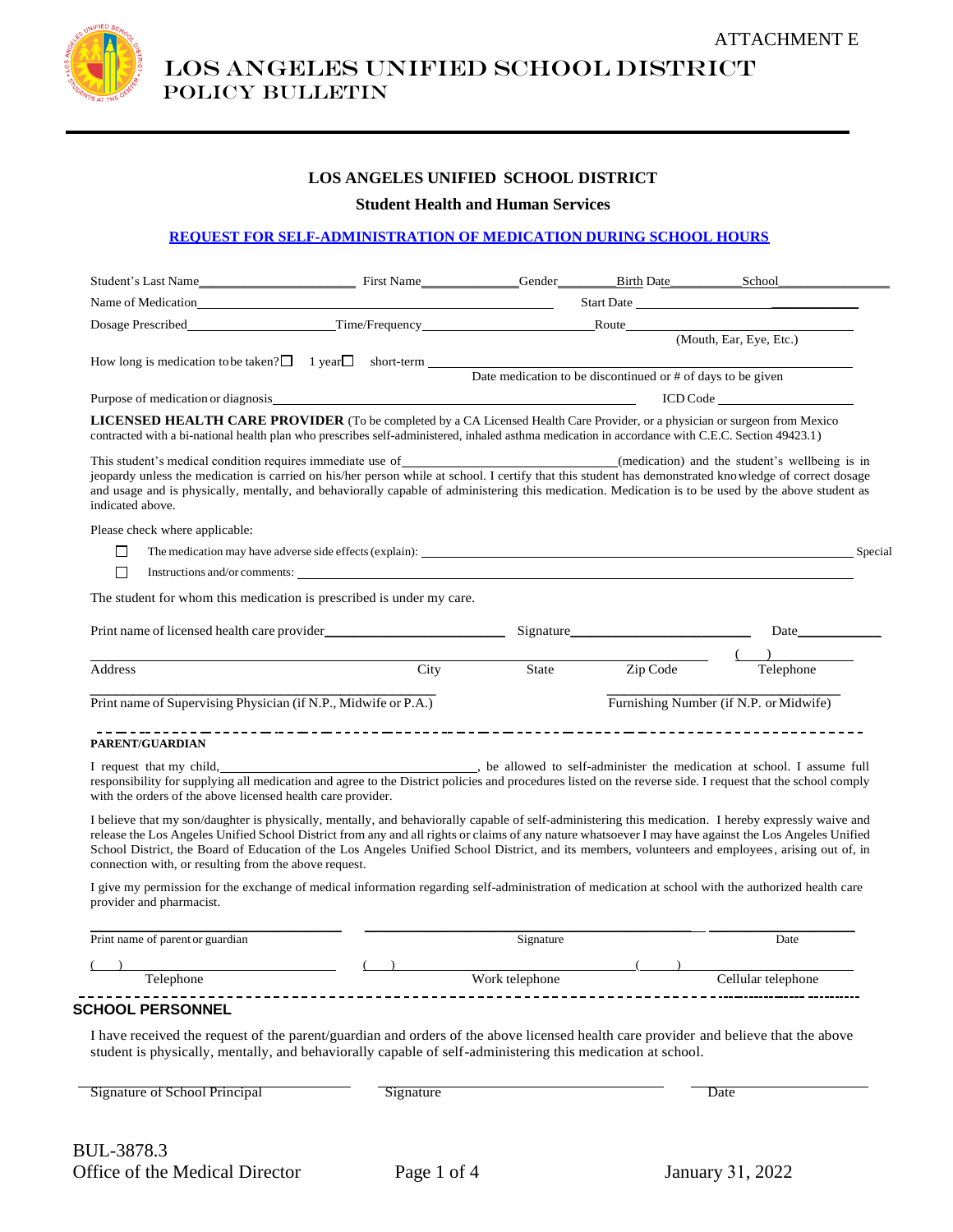

# **DISTRICT PROCEDURES REGARDING SELF-ADMINISTRATION OF MEDICATION DURING SCHOOL HOURS**

- 1. Prescription medications must be clearly labeled by a U.S. dispensing pharmacy and contain the following information: (consistent with prescription of authorized licensed health care provider)
	- Student's full name
	- Physician's name
	- Dosage, schedule, and route.
	- How long medication is to be taken? 1 year or short-term (date medication is to be discontinued or number of days medication is to be administered.)
- 2. Non-prescription (over the counter) medications that have been authorized by this request, must be in the original container.
- 3. Requests for Self-Administration of Medication during School Hours must be renewed annually.
- 4. Parent/Guardian will notify the school nurse or site administrator and provide a new Request for Self-Administration of Medication During School Hours when there is a change in the student's medication, health status or authorized health care provider.
- 5. Injectable medications, which are to be given on an emergency basis require special arrangements and training of school staff by the credentialed school nurse.
- 6. A copy of this authorization should be carried with the medication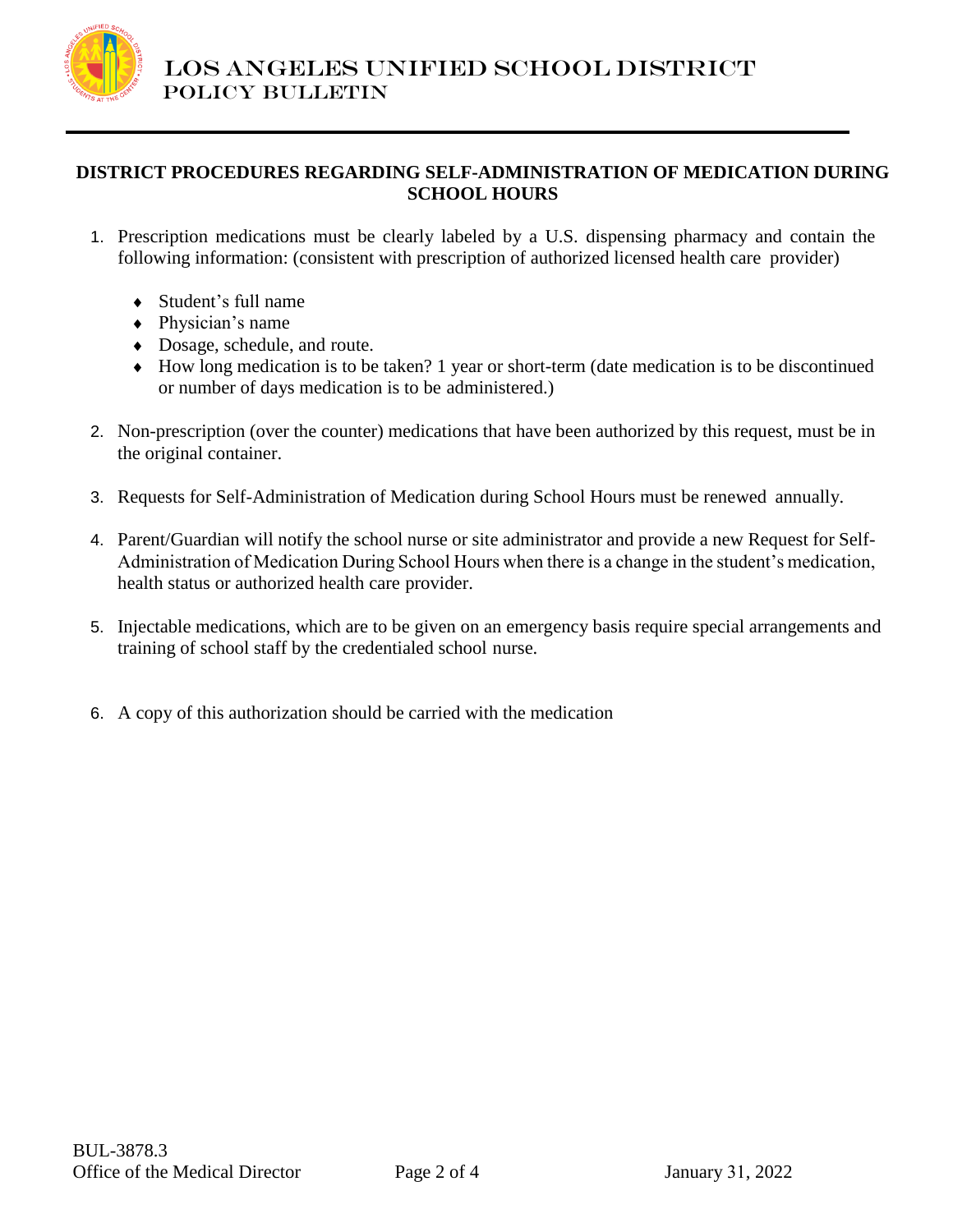LOS ANGELES UNIFIED SCHOOL DISTRICT Policy bulletin

### **LOS ANGELES UNIFIED SCHOOL DISTRICT Student Health and Human Services**

## **REQUEST FOR SELF-ADMINISTRATION OF MEDICATION DURING SCHOOL HOURS**

| Student's Last Name                                                                                                                                                                                                                                                             | <b>First Name</b> | Sex | Birth date                                                    | School                  |
|---------------------------------------------------------------------------------------------------------------------------------------------------------------------------------------------------------------------------------------------------------------------------------|-------------------|-----|---------------------------------------------------------------|-------------------------|
| Name of Medication                                                                                                                                                                                                                                                              |                   |     | Start Date <b>Start Date</b>                                  |                         |
| Dosage Prescribed                                                                                                                                                                                                                                                               | Time/Frequency    |     | Route                                                         |                         |
|                                                                                                                                                                                                                                                                                 |                   |     |                                                               | (Mouth, Ear, Eye, Etc.) |
| How long is medication to be taken? $\Box$ 1 year $\Box$                                                                                                                                                                                                                        | short-term        |     | Date medication to be discontinued or $#$ of days to be given |                         |
| Purpose of medication or diagnosis                                                                                                                                                                                                                                              |                   |     |                                                               |                         |
| LICENSED HEALTH CARE PROVIDER (To be completed by a CA Licensed Health Care Provider, or a physician or surgeon from Mexico contracted with a<br>bi-national health plan who prescribes self-administered, inhaled asthma medication in accordance with C.E.C. Section 49423.1) |                   |     |                                                               |                         |

This student's medical condition requires immediate use of *(medication)* and the student's well-being is in jeopardy unless the medication is carried on his/her person while at school. I certify that this student has demonstrated knowledge of correct dosage and usage and is physically, mentally, and behaviorally capable of administering this medication. Medication is to be used by the above student as indicated above.

Please check where applicable:

| $\Box$ | The medication may have adverse side effects (explain): |  |  |
|--------|---------------------------------------------------------|--|--|
|        |                                                         |  |  |

 $\Box$  instructions and/or comments:

The student for whom this medication is prescribed is under my care.

| Print name of licensed healthcare provider                     |      | Signature |                                        | Date      |
|----------------------------------------------------------------|------|-----------|----------------------------------------|-----------|
| Address                                                        | City | State     | Zip Code                               | Telephone |
| Print name of Supervising Physician (if N.P., Midwife or P.A.) |      |           | Furnishing Number (if N.P. or Midwife) |           |
| <b>PADREMADRE/THTOR</b>                                        |      |           |                                        |           |

**PADRE/MADRE/TUTOR**

Solicito que ami hijo(a),  $\qquad \qquad \qquad$  , se le permita tomar el medicamento en la escuela. Asumo plena responsabilidad por el suministro de la medicación y me atengo a la normativa y procedimientos establecidas por el Distrito que figuran al dorso de este documento. Solicito que la escuela cumpla con las órdenes dictadas por el médico cuyo nombre figura en este documento.

Considero que mi hijo(a) se encuentra en un estado físico, mental y de conducta que le permiten asumir la responsabilidad de tomarse el medicamento por sus propios medios. Mediante la presente expresamente eximo al Distrito Escolar Unificado de Los Ángeles de todo derecho o reclamo de cualquier índole que yo pudiera tener en contra del Distrito Escolar Unificado de Los Ángeles, de la Junta de Educación del Distrito Escolar Unificado de Los Ángeles, así como contra sus integrantes, voluntarios, o empleados, que pudiera surgir a consecuencia o en relación con la solicitud presentada.

Otorgo permiso para el intercambio de información con respecto al consumo individual de medicamentos en la escuela entre el médico autorizado y la farmacia.

| Nombre del padre/madre/tutor | Fecha                |
|------------------------------|----------------------|
| Teléfono                     | Teléfono de cellular |

#### **SCHOOL PERSONNEL**

I have received the request of the parent/guardian and orders of the above licensed health care provider and believe that the above student is physically, mentally, and behaviorally capable of self-administering this medication at school.

Signature of School Nurse Date